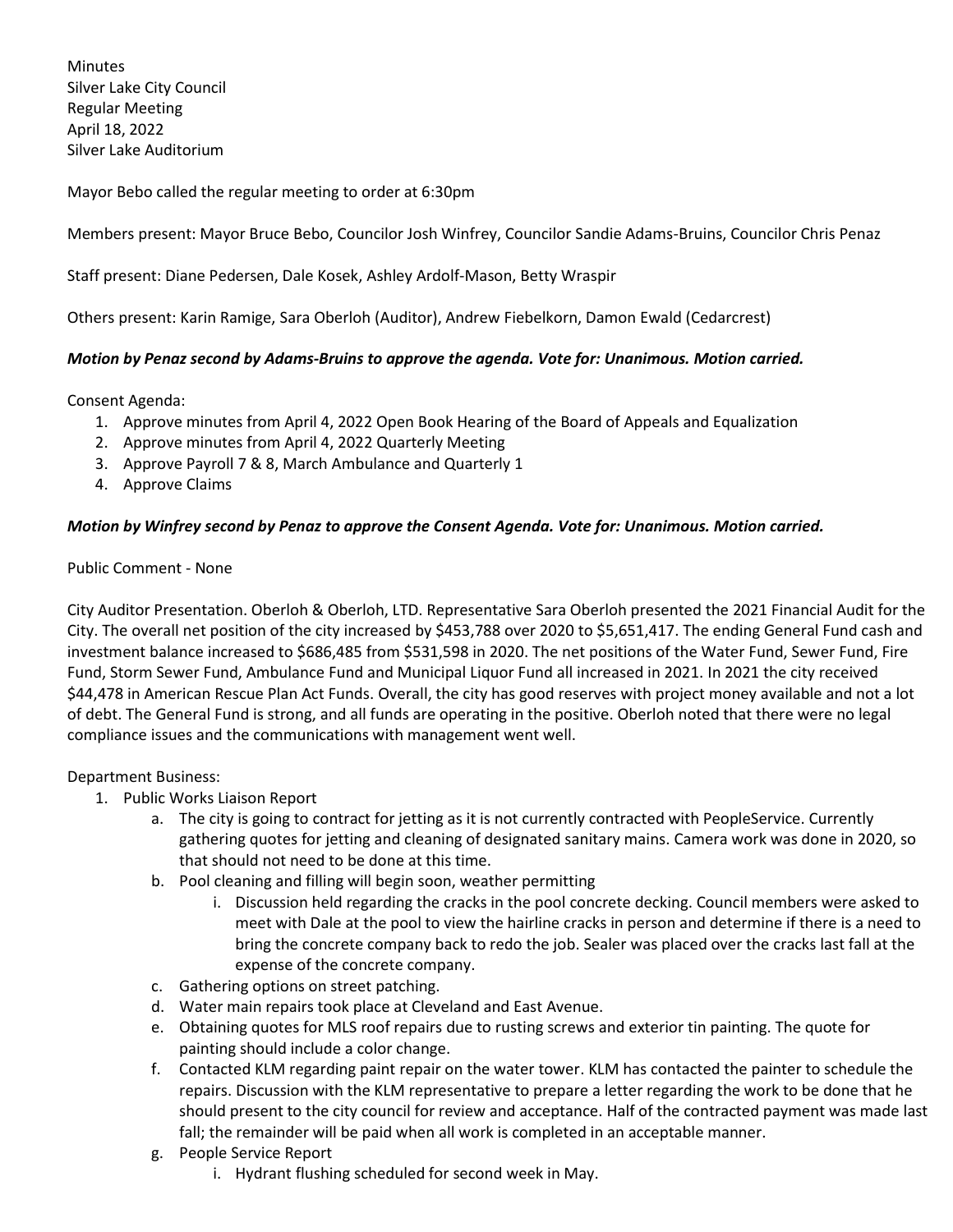- 2. Public Safety Liaison Report
	- a. Fire Department Report
		- i. Review of calls.
		- ii. Request for Council Action to approve the Car & Bike Show request for May 21<sup>st</sup>, 2022, Hosted by the Silver Lake Fire Relief Association.
			- 1. The closing of the street will need to be approved by the county and the permit request has been submitted.
			- 2. Discussion was held regarding the one-way through the liquor store parking lot. It was suggested to either enforce the one-way or get rid of it. Public Works will review the situation.

## *Motion by Penaz second by Winfrey to approve the Car & Bike Show request for May 21, 2022. Vote for: Unanimous. Motion carried.*

- iii. Three EMR's are being scheduled on the ambulance service.
- iv. April 21<sup>st</sup> the Chief and two Assistant Chief's will be attending the Lion's meeting to request donation funds for equipment replacement.
- b. Sheriff's Report
	- i. Event type report
	- ii. Police Hours for March
	- iii. Request for Council Action to approve the Sheriff's Department to house a squad car in one the of city's garage bays.
		- 1. A discussion was held regarding giving up city space to house a county vehicle. The consensus is that the city does not have an overabundance of space and that space could benefit either the fire department or the ambulance service. A motion was not made on the request for action.
- c. Ambulance Report
	- i. Reviewed the March run report.
	- ii. Application for Payment of Licensure Training Costs
	- iii. Silver Lake Ambulance Policy update
		- 1. Additional changes to be made, will be reviewed again at a later date.
	- iv. Discussion regarding the eight-minute response time required to be on the ambulance service.
	- v. Request for Council Action to approve the hiring of Allison White as an EMR with the ambulance service pending a clear background check and negative drug screening.

## *Motion by Penaz second by Adams-Bruins to approve the hiring of Allison White as an EMR with the Ambulance Service. Vote for: Unanimous. Motion carried*

vi. Request for Council Action to approve the hiring of Mark Cornell as an EMT with the ambulance service pending a clear background check and a negative drug screening.

## *Motion by Penaz second by Adams-Bruins to approve the hiring of Mark Cornell as an EMT with the Ambulance Service. Vote for: Unanimous. Motion carried*

- 3. Municipal Liquor Liaison Report
	- a. Two new part-time employees have started. Would like to find a couple of more employees.
	- b. Pool tournament went well.
	- c. Ice maker fixed.
	- d. Starting to host food trucks on Wednesdays.
	- e. Electric burger press not working well.
	- f. New pull-tab accountability system in place.

g. Request for Council Action to approve Jewelie Hussman as a new bartender at the rate of \$13.33 per hour. *Motion by Winfrey second by Penaz to approve the hiring of Jewelie Hussman as a bartender at the rate of \$13.33 per hour. Vote for: Unanimous. Motion carried*

h. Request for Council Action to approve Sabrina Pavin as a new bartender at the rate of \$13.33 per hour. *Motion by Winfrey second by Penaz to approve the hiring of Sabrina Pavin as a bartender at the rate of \$13.33 per hour. Vote for: Unanimous. Motion carried*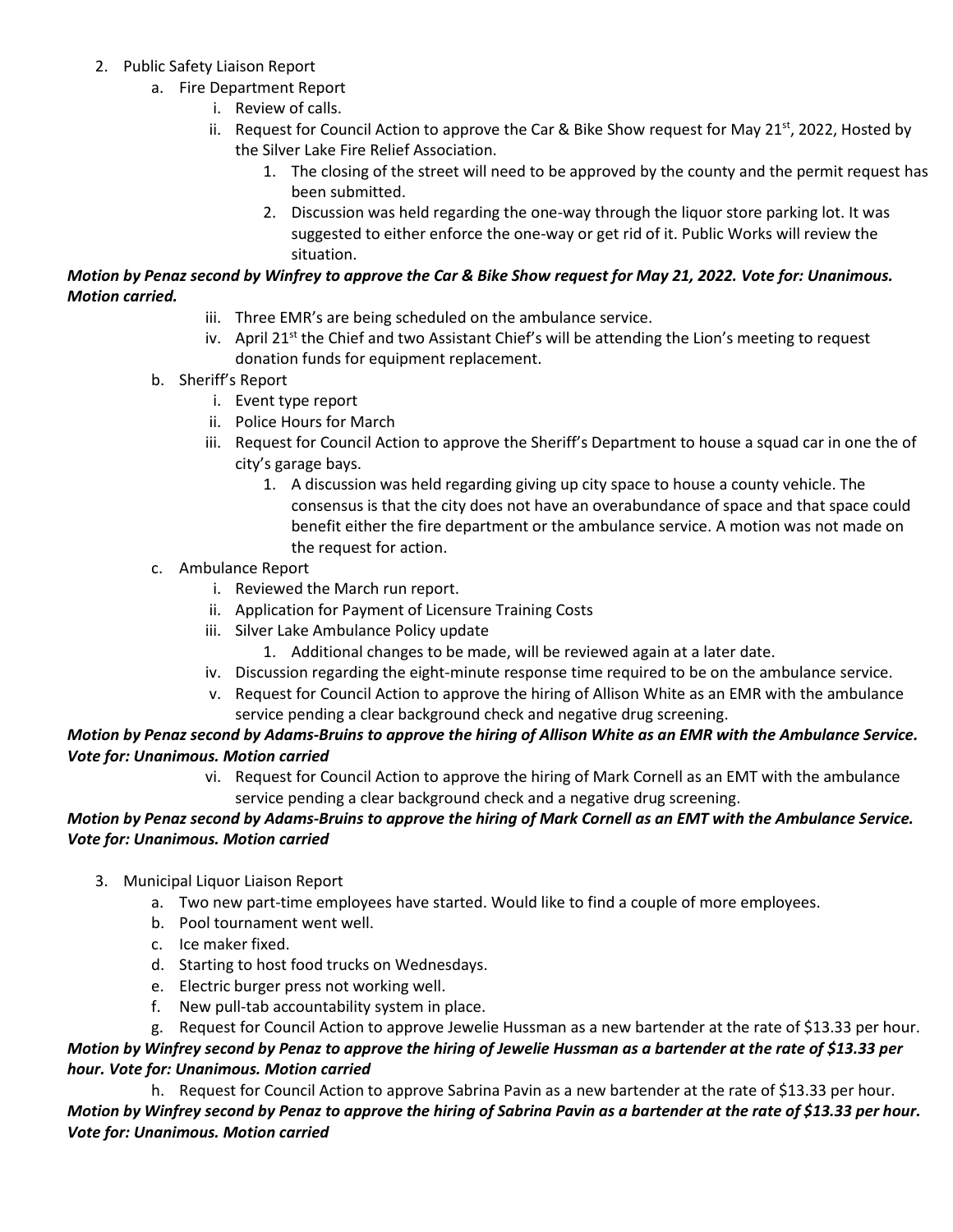i. Request for Council Action to close the south entrance of the parking lot and west parking of the liquor store after the fire department's car and bike show on May 21, 2022, for an outdoor DJ.

*Motion by Winfrey second by Penaz to approve closing of the south entrance and west parking of the liquor store following the fire department's car and bile show on May 21, 2022, for an outdoor DJ. Vote for: Unanimous. Motion carried*

j. Request for Council Action to approve closing the south parking lot entrance and west parking lot of the Muni on June 24, 2022, for an outside band and dance.

# *Motion by Winfrey second by Penaz to approve closing of the south entrance and west parking of the Muni on June 24, 2022, for an outdoor band and dance. Vote for: Unanimous. Motion carried*

- 4. Community Development
	- a. Commissioner's report
		- i. No update on main street lots.
		- ii. Mr. Broll is considering selling some lots to another developer, so Annexation is on hold.
		- iii. Request for conditional use permit. A resident would like to run a small fabrication business out of his garage. Once he pays the application fee, the process of notification will take place.
- 5. Administration
	- a. Clerk's report
		- i. March Treasurer's Report
			- 1. Local Government Aid (LGA) is not received until July and December each year.
		- ii. Department head meeting summary
			- 1. Discussed ambulance policy and reimbursement form.
		- iii. Non-Owned Automobile Liability Coverage see Resolution 22-13 below.
		- iv. Request for Council Action to approve hotel costs for Clerk Pedersen for Municipal Clerks Institute May 9-13, 2022.

# *Motion by Penaz second by Adams-Bruins to approve hotel costs for Clerk Pedersen for Municipal Clerk's Institute May 9- 13, 2022. Vote for: Unanimous. Motion carried*

Old Business:

1. Final reading of Purchasing Policy

# *Motion by Winfrey second by Adams-Bruins to approve the purchasing policy. Vote for: Unanimous. Motion carried*

# New Business:

- 1. Cedar Crest Emergency Preparedness Planning
	- a. Damon Ewald is requesting an agreement between Cedar Crest and the City of Silver Lake to assist in the event of a natural disaster impacting Cedar Crest that would allow Cedar Crest to access to the City Auditorium for sheltering and caring of residents until a more suitable facility is available. An agreement will be developed with the City Attorney.
- 2. Lawn Meter buy back
	- a. Andrew Fiebelkorn, 201 Century Lane, is moving out of city limits requested the city to defer from its policy and buy back his lawn water meter. The city will not purchase it back, but determined it is owned by the resident and he can take it with him rather than leave it at the current property he is selling.
- 3. Resolution 22-13: Resolution Approving Property/Casualty Insurance Premiums
	- a. Non-Owned Automobile Liability Coverage
		- i. Currently city staff, fire and ambulance personnel are covered. More research will be done regarding this type of coverage.

*Motion by Winfrey second by Penaz to dissolve the non-owned liability section of the property/casualty insurance policy as of Monday, April 18, 2022, and table the Resolution 22-13 until May. Vote for: Unanimous. Motion carried*

4. Resolution 22-15: Resolution Authorizing Transfers for Infrastructure Improvement Project

*Motion by Winfrey second by Adams-Bruins to approve Resolution 22-15 authorizing transfers for infrastructure project. Vote for: Unanimous. Motion carried*

5. Request for Action Application for 1-Day Gambling License for Silver Lake Pools & Park Organization for Pola-Czesky Days raffle

*Motion by Winfrey second by Adams-Bruins to approve the Silver Lake Pools & Park Organization's application for a 1 day gambling license for Pola-Czesky Days raffle. Vote for: Unanimous. Motion carried*